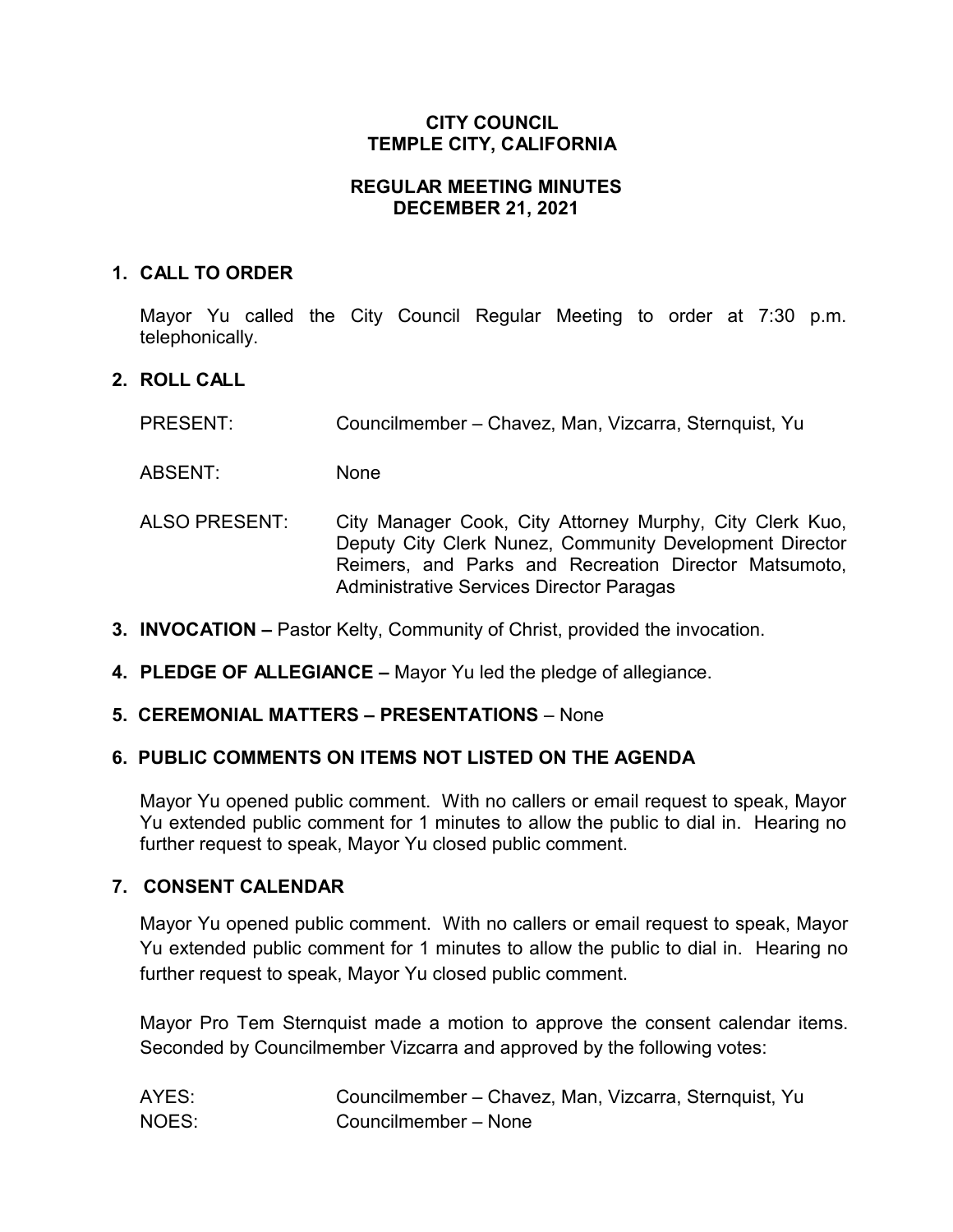City Council Minutes December 21, 2021 Page 2 of 7

| ABSENT:    | Councilmember - None |
|------------|----------------------|
| ABSTAINED: | Councilmember - None |

### A. APPROVAL OF MINUTES

The City Council is requested to review and approve:

[1. Minutes of the Regular City Council Meeting of December 7,](https://www.ci.temple-city.ca.us/DocumentCenter/View/17120/7A1_CCM---2021-12-07) 2021; and [2. Minutes of the Special City Council Meeting of December 14, 2021.](https://www.ci.temple-city.ca.us/DocumentCenter/View/17121/7A2_CCM---2021-12-14-Special)

Action: Approved.

## B. [ADOPTION OF RESOLUTION NO. 21-5574](https://www.ci.temple-city.ca.us/DocumentCenter/View/17122/7B_CC-Warrant_Reso-No-21-5574---FY-2021-2022) APPROVING PAYMENT OF BILLS [FOR FISCAL YEAR 2021-22](https://www.ci.temple-city.ca.us/DocumentCenter/View/17122/7B_CC-Warrant_Reso-No-21-5574---FY-2021-2022)

The City Council is requested to adopt Resolution No. 21-5574 authorizing the payment of bills.

Action: Mathematic Contract Adopted Resolution No. 21-5574

#### **8. PUBLIC HEARING**

### A. [ADOPTION OF URGENCY ORDINANCE NO. 21-1058 U AND](https://www.ci.temple-city.ca.us/DocumentCenter/View/17123/8A_SB9_Staff-Report-w-attachments) INTRODUCTION [AND FIRST READING OF ORDINANCE NO. 21-1059 IMPLEMENTING SB-9](https://www.ci.temple-city.ca.us/DocumentCenter/View/17123/8A_SB9_Staff-Report-w-attachments)  [\(AKINS\) RELATING TO URBAN LOT SPLITS](https://www.ci.temple-city.ca.us/DocumentCenter/View/17123/8A_SB9_Staff-Report-w-attachments)

SB-9 amended Section 66452.6 of, and added Sections 65852.21 and 66411.7 to, the California Government Code (Attachment "D") to allow for urban lot splits. The proposed Ordinance seeks to improve upon the State's efforts by addressing issues that the State did not previously consider or further strengthening the State's efforts.

City Manager Cook gave a brief background on SB-9 and the proposed ordinances.

Community Development Director Reimers gave a summary of the staff report.

City Council asked questions regarding the proposed ordinances and made comments.

Mayor Yu opened public hearing.

Franklin Ruedel, Temple City resident, commented that SB-9 would be helpful and useful for developing vacant lots but not conducive for existing developed properties. He is not in favor of SB-9.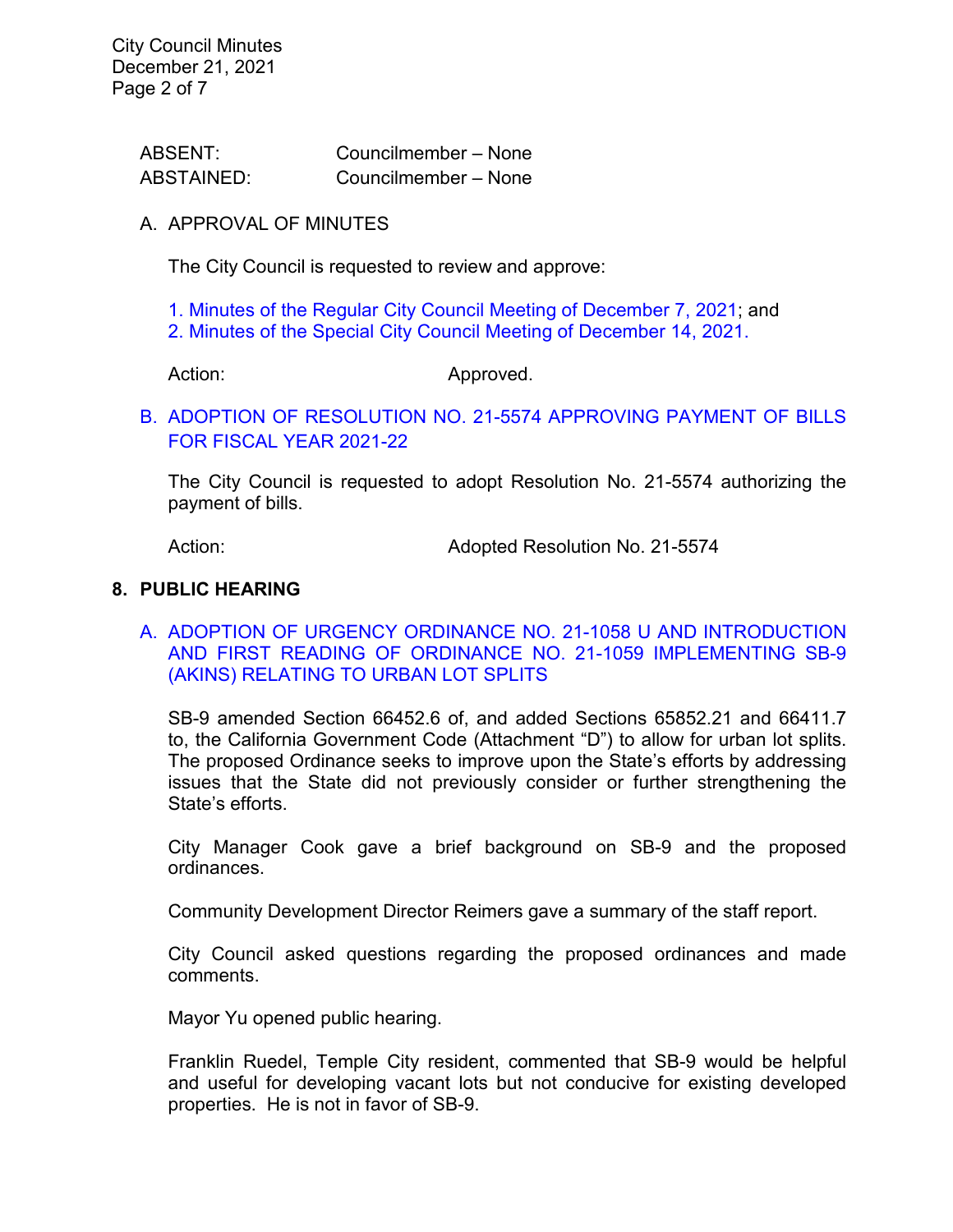Yu-Wen Taylor, public speaker, spoke in favor of SB-9 and asked City Council not to adopt an ordinance that would hinder what is allowed by SB-9.

Hearing no further request to speak, Mayor Yu closed public hearing.

City Council made final comments regarding the proposed ordinances.

Councilmember Chavez made a motion to introduce, read by title, waive further reading, and adopt Urgency Ordinance No. 21-1058U. Seconded by Councilmember Man and approved by the following votes:

| AYES:      | Councilmember – Chavez, Man, Vizcarra, Sternquist, Yu |
|------------|-------------------------------------------------------|
| NOES:      | Councilmember - None                                  |
| ABSENT:    | Councilmember – None                                  |
| ABSTAINED: | Councilmember - None                                  |

Councilmember Chavez made a motion to:

- 1. Introduce Ordinance No. 21-1059 for first reading by title only, amending Title 3, Chapter 3, and Title 9, Chapters 1 and 2, of the Municipal Code (Attachment "C");
- 2. Waive further reading of Ordinance No. 21-1059; and
- 3. Schedule the second reading of Ordinance No. 21-1059 for January 4, 2022.

Seconded by Mayor Pro Tem Sternquist and approved by the following votes:

| AYES:      | Councilmember – Chavez, Man, Vizcarra, Sternquist, Yu |
|------------|-------------------------------------------------------|
| NOES:      | Councilmember – None                                  |
| ABSENT:    | Councilmember - None                                  |
| ABSTAINED: | Councilmember – None                                  |

#### **9. UNFINISHED BUSINESS** – None

#### **10. NEW BUSINESS**

A. [ADOPTION OF RESOLUTION NO. 21-5573 PROVIDING FOR THE APPOINTMENT](https://www.ci.temple-city.ca.us/DocumentCenter/View/17124/10A_2022-Election-appointment-and-cancellation_Staff-Report-w-attachment)  [OF NOMINEES TO THE OFFICE OF CITY COUNCIL THAT WERE TO BE ELECTED](https://www.ci.temple-city.ca.us/DocumentCenter/View/17124/10A_2022-Election-appointment-and-cancellation_Staff-Report-w-attachment)  [ON TUESDAY, MARCH 8, 2022 AND CANCELLING THE CITY'S GENERAL](https://www.ci.temple-city.ca.us/DocumentCenter/View/17124/10A_2022-Election-appointment-and-cancellation_Staff-Report-w-attachment)  [MUNICIPAL ELECTION ON THAT DATE](https://www.ci.temple-city.ca.us/DocumentCenter/View/17124/10A_2022-Election-appointment-and-cancellation_Staff-Report-w-attachment)

As of the close of business on Friday, December 10, 2021, the deadline for filing nomination papers, the only candidates to file the required nomination papers were the two incumbents for the office of Councilmember. City Council is requested to adopt one of the three action as per California Elections Code 10229.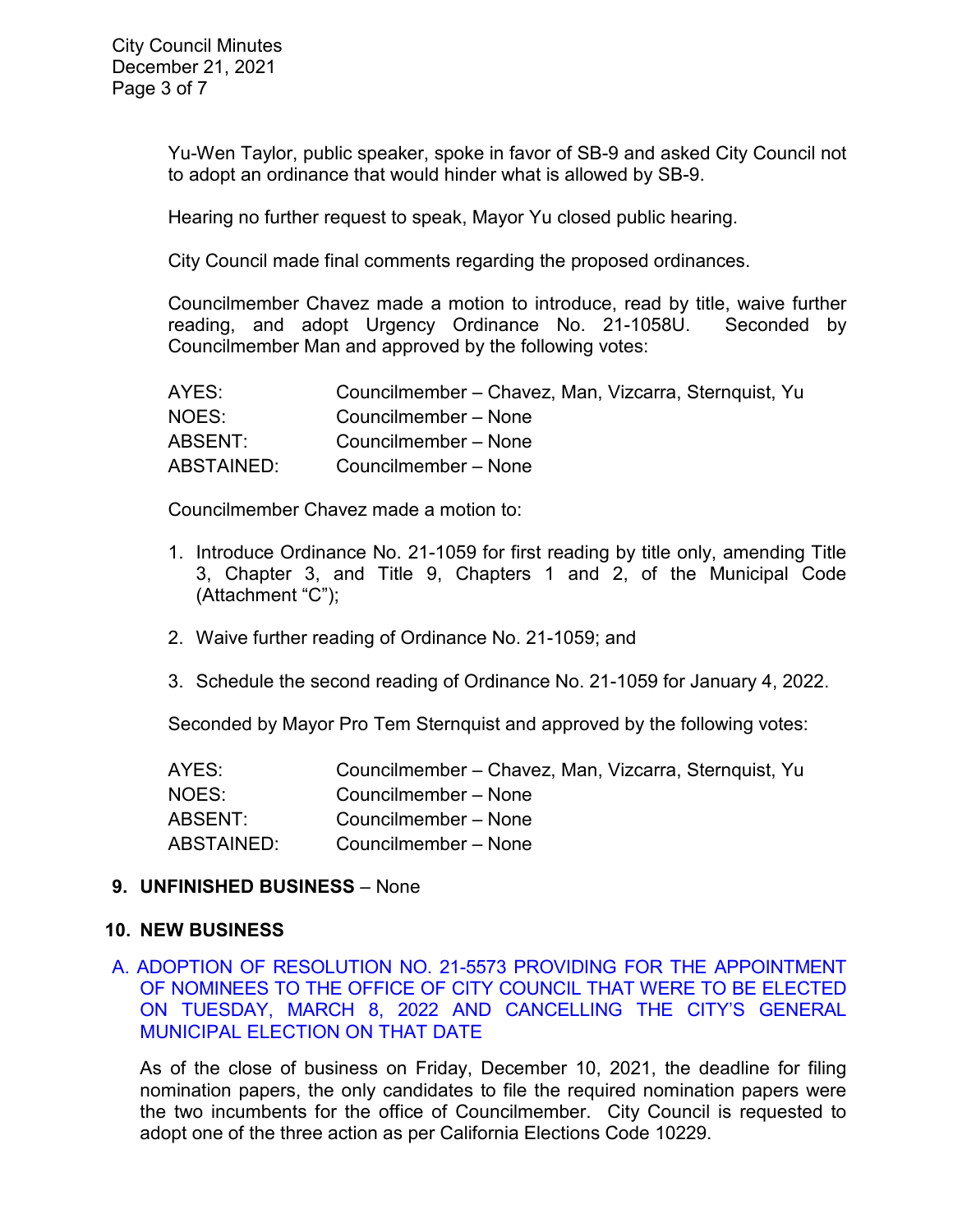City Clerk Kuo gave a summary of the staff report.

City Council did not have any questions regarding the presentation or report.

Mayor Yu opened public comment. With no callers or email request to speak, Mayor Yu extended public comment for 1 minutes to allow the public to dial in. Hearing no further request to speak, Mayor Yu closed public comment.

Mayor Pro Tem Sternquist made a motion to adopt Resolution No. 21-5573 (Attachment "A") providing for the appointment of the two nominees to the office of City Council that were to be elected on Tuesday, March 8, 2022 and cancelling the City's General Municipal Election on that date. Seconded by Councilmember Vizcarra and approved by the following votes:

| AYES:      | Councilmember - Chavez, Man, Vizcarra, Sternquist, Yu |
|------------|-------------------------------------------------------|
| NOES:      | Councilmember - None                                  |
| ABSENT:    | Councilmember – None                                  |
| ABSTAINED: | Councilmember - None                                  |

# B. [DISCUSSION REGARDING INITIATION OF A MUNICIPAL CODE AMENDMENT](https://www.ci.temple-city.ca.us/DocumentCenter/View/17125/10B_Vacant-Property-Ordinance_Staff-Report_Draft_2_2021-12-08)  [RELATED TO MAINTENANCE OF VACANT PROPERTIES](https://www.ci.temple-city.ca.us/DocumentCenter/View/17125/10B_Vacant-Property-Ordinance_Staff-Report_Draft_2_2021-12-08)

Staff was directed to submit an item relating to an amendment to the Temple City Municipal Code that would require owners of vacant properties to maintain their properties with landscaping and fencing for Council discussion.

Community Development Director Reimers gave a summary of the staff report.

City Council asked questions and made comments regarding whether to initiate an amendment to the Temple City Municipal Code (TCMC) requiring additional maintenance standards for vacant properties.

Mayor Yu opened public comment.

Franklin Ruedel, Temple City resident, asked if the City would consider offering financial assistance to property owners to maintain their vacant lot.

Hearing no further request to speak, Mayor Yu closed public comment.

City Council made final comments regarding additional maintenance standards for vacant properties.

City Council directed staff to move forward and bring an ordinance with additional maintenance standards for vacant properties for Council's consideration at a future meeting.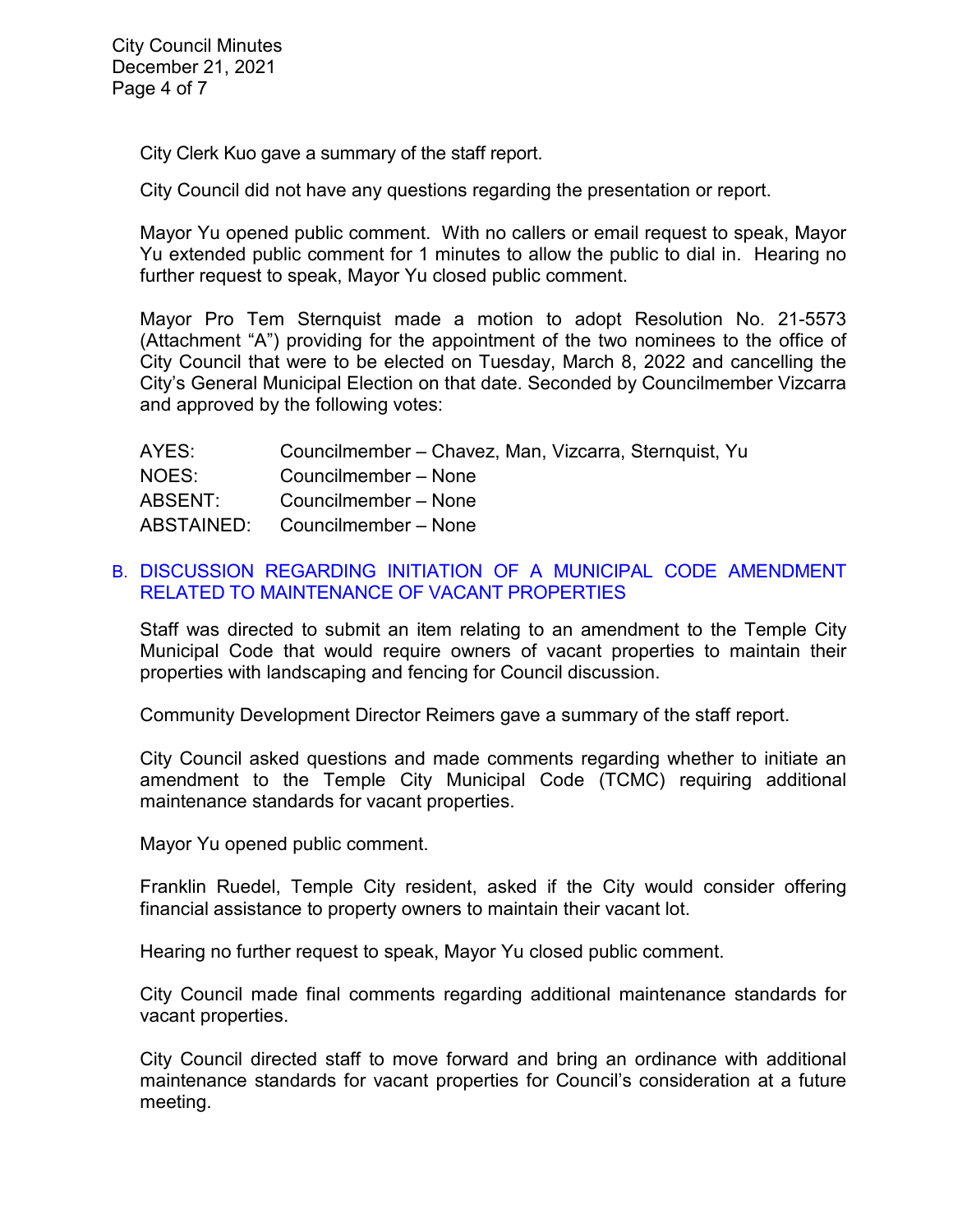- **11. UPDATE FROM CITY MANAGER**  reported that he and Mayor Pro Tem Sternquist participated in County's redistricting public hearings providing testimony, and on December 15, the commission voted on a final map that included Temple City remaining in the same Supervisorial District (i.e., District 5). City Manager Cook invited Parks and Recreation Director Matsumoto to report out on the vaccination clinic at Live Oak Park this month and thanked City Council for their leadership and support of staff during the pandemic.
- **12. UPDATE FROM CITY ATTORNEY** -- reported out on project Home Key, Assembly Bill 149 (i.e., city's contribution to street maintenance), Senate Bill 503 (i.e., voter signature verification), and Senate Bill 331 (i.e., employment settlement/nondisparagement agreement).

## **13. COUNCIL REPORTS REGARDING AD HOC OR STANDING COMMITTEE MEETINGS**

A. SCHOOL DISTRICT/CITY STANDING COMMITTEE (Councilmember Man and Councilmember Chavez) – Formed 1/3/2012

No report.

B. LAS TUNAS DOWNTOWN REVITALIZATION STANDING COMMITTEE (Councilmember Chavez and Mayor Yu) – Formed 2/18/2014

No report.

C. FUTURE DEVELOPMENT OF CITY PROPERTIES STANDING COMMITTEE (Mayor Yu and Councilmember Man) – Formed 2/18/2014

No report.

D. AUDIT STANDING COMMITTEE (Councilmember Chavez and Mayor Yu) – Formed 7/15/2014

No report.

E. FACILITIES, PUBLIC WORKS, AND INFRASTRUCTURE STANDING **COMMITTEE** (Mayor Yu and Councilmember Man) – Formed 4/4/2017

No report.

F. PRIMROSE PARK ART ELEMENT AD HOC (Councilmember Vizcarra and Mayor Yu) – Formed 5/19/20

No report.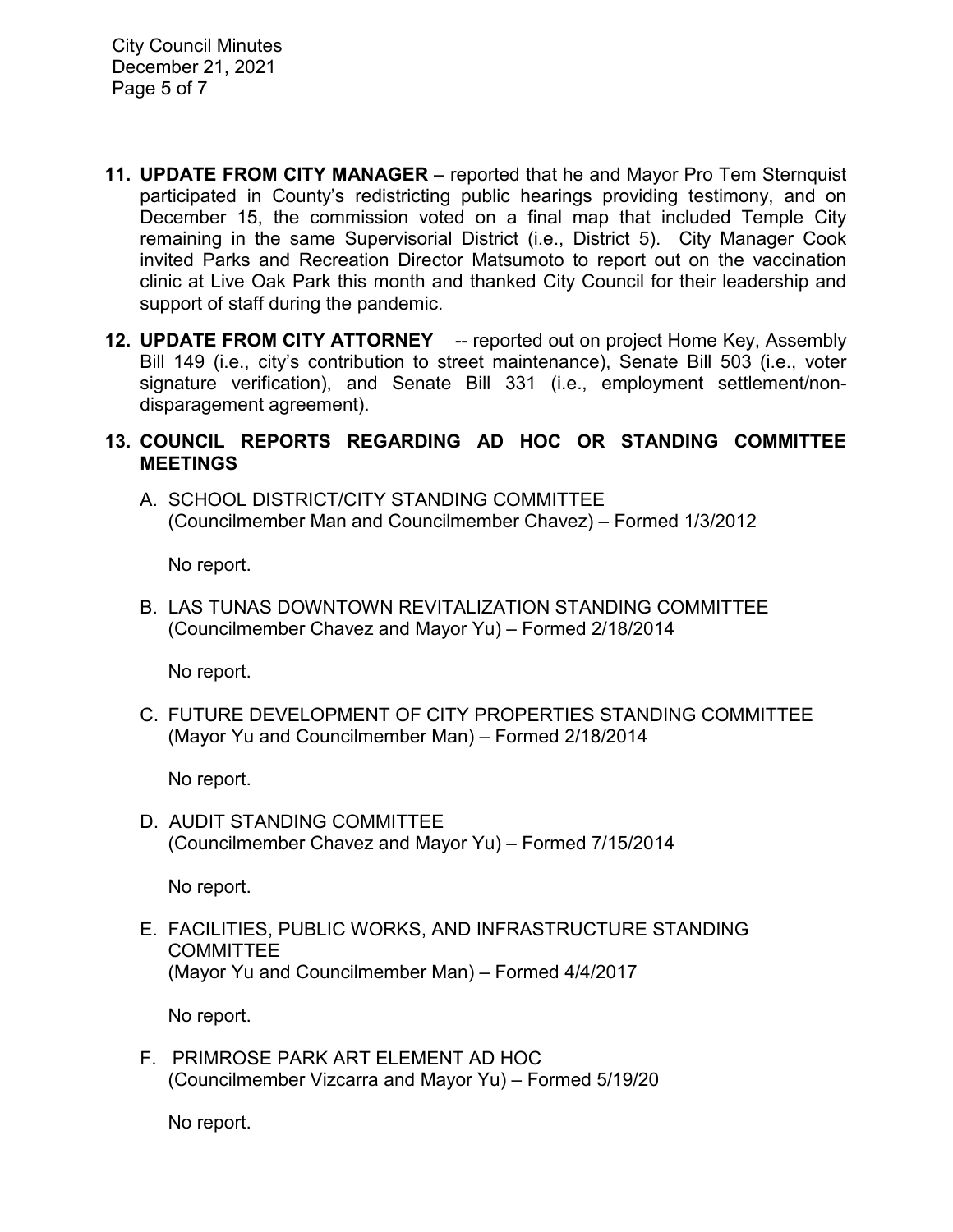G. CITY BASED HOMELESS PLAN STANDING COMMITTEE (Councilmember Vizcarra and Mayor Pro Tem Sternquist) – Formed 3/16/21

No report.

# **14. COUNCIL ITEMS SEPARATE FROM THE CITY MANAGER'S REGULAR AGENDA**

- A. COUNCILMEMBER VIZCARRA wished everyone a happy holiday and expressed that if a committee was created to address vacant properties, he would be willing to serve on that committee.
- B. COUNCILMEMBER CHAVEZ wished everyone a happy holiday and is looking forward to serving another term on the Council.
- C. COUNCILMEMBER MAN shared that the school district is looking into opening a preschool/daycare type of program for ages 3 – 5 at the former Doug Sears Learning Center in Fall of 2022 and wished everyone a happy holiday.
- D. MAYOR PRO TEM STERNQUIST shared that she had an opportunity to speak with Congresswomen Judy Chu and learned that there will be funding available in the near future for public transportation projects and would like the City to have plans in place for possibly increasing e-vehicle charging stations in the city and wished everyone a happy holiday.
- E. MAYOR YU reported out on his meeting with Governor Newsom's Director of External Affairs, Ms. Priscilla Cheng, regarding SB-9 and possibility of receiving more funding from the State for infrastructure projects. He also commented on the successful vaccination drive, wished everyone a happy and safe holiday, and is looking forward to serving another term on the Council.

# **15. ADDITIONAL PUBLIC COMMENTS ON ITEMS NOT LISTED ON THE AGENDA**

Mayor Yu opened public comment.

Franklin Ruedel, Temple City resident, commented on SB-9.

Hearing no further request to speak, Mayor Yu closed public comment.

### **16. ADJOURNMENT**

The City Council Regular Meeting was adjourned at 9:41 p.m.